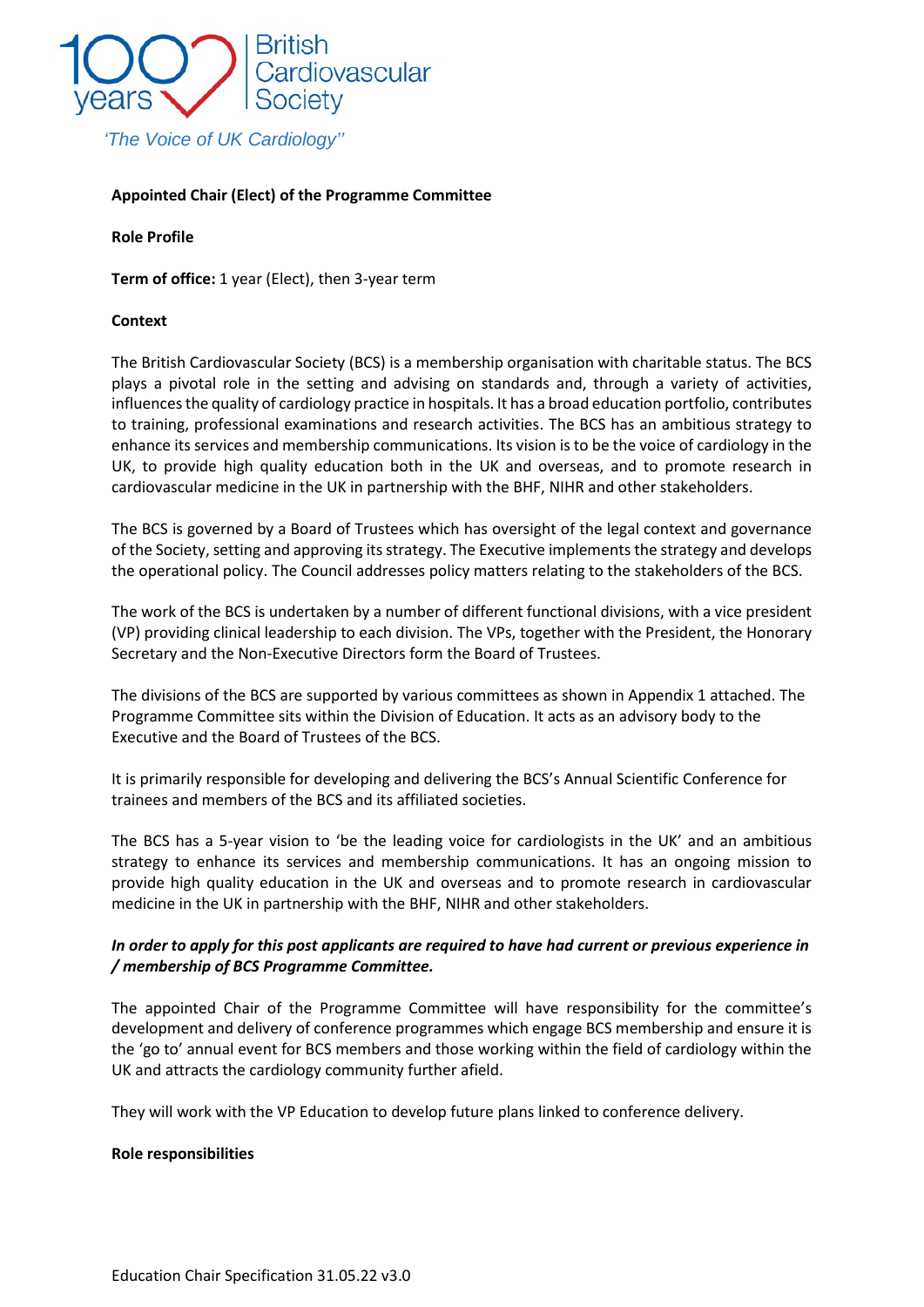## *General*

The Chair of the Programme Committee reports to and works closely with the VP for Education. The post holder will also work closely with other officers, and staff around logistical, communications and marketing and financial aspects of conference delivery. The Chair is responsible for providing leadership to the Programme Committee in support of its remit and purpose and in line with organisational strategy and objectives. The Chair will work with the committee members (elected, co-opted, trainee, lay, and BCS ex-officio members).

## *Specific duties*

- 1. Chair meetings of the Programme Committee meetings and to ensure that a programme of meetings is planned and agreed as far in advance as possible.
- 2. Work with the Programme Committee Administrator to ensure agendas, papers and minutes are prepared in support of the committee's work on a timely basis and in accordance with BCS target timelines.
- 3. Ensure the Committee is managed in line with its defined Terms of Reference and constitutional requirements.
- 4. Strive to ensure that the recommendations of the committee reflect the wider membership of the Society, especially with respect to equality, diversity and inclusion.
- 5. Identify Programme Committee members to undertake specific tasks or to be committee leads for specific topics.
- 6. Provide and develop a conference programme and event to meet the needs of trainees and members of the British Cardiovascular Society which is engaging, fresh and innovative, fit for purpose and financially viable.
- 7. Ensure appropriate and innovative formats and methods of programme delivery to meet needs of stakeholders and maximise uptake.
- 8. Establish clear lines of engagement with Committee members to ensure the programme, its theme and tracks are developed and delivered in line with requirements and strategic goals.
- 9. Seek input and development of educational content for the conference from the Education committee through the Chair of the Education Committee who is a member of the Programme Committee.
- 10. Attend and actively engage in monthly meetings of the Conference Logistics Oversight Committee led by the Head of Education in support of its defined Terms of Reference to manage the logistical and financial aspects of conference delivery.
- 11. Collaborate with the VP Education on strategic plans with respect to conference delivery including decisions around the future geographical location for conference, venues and formats of delivery.
- 12. Develop any other aspects of the conference programme in collaboration with and as requested by the Vice Presidents and/or Executives of the British Cardiovascular Society in line with the BCS's strategic goals.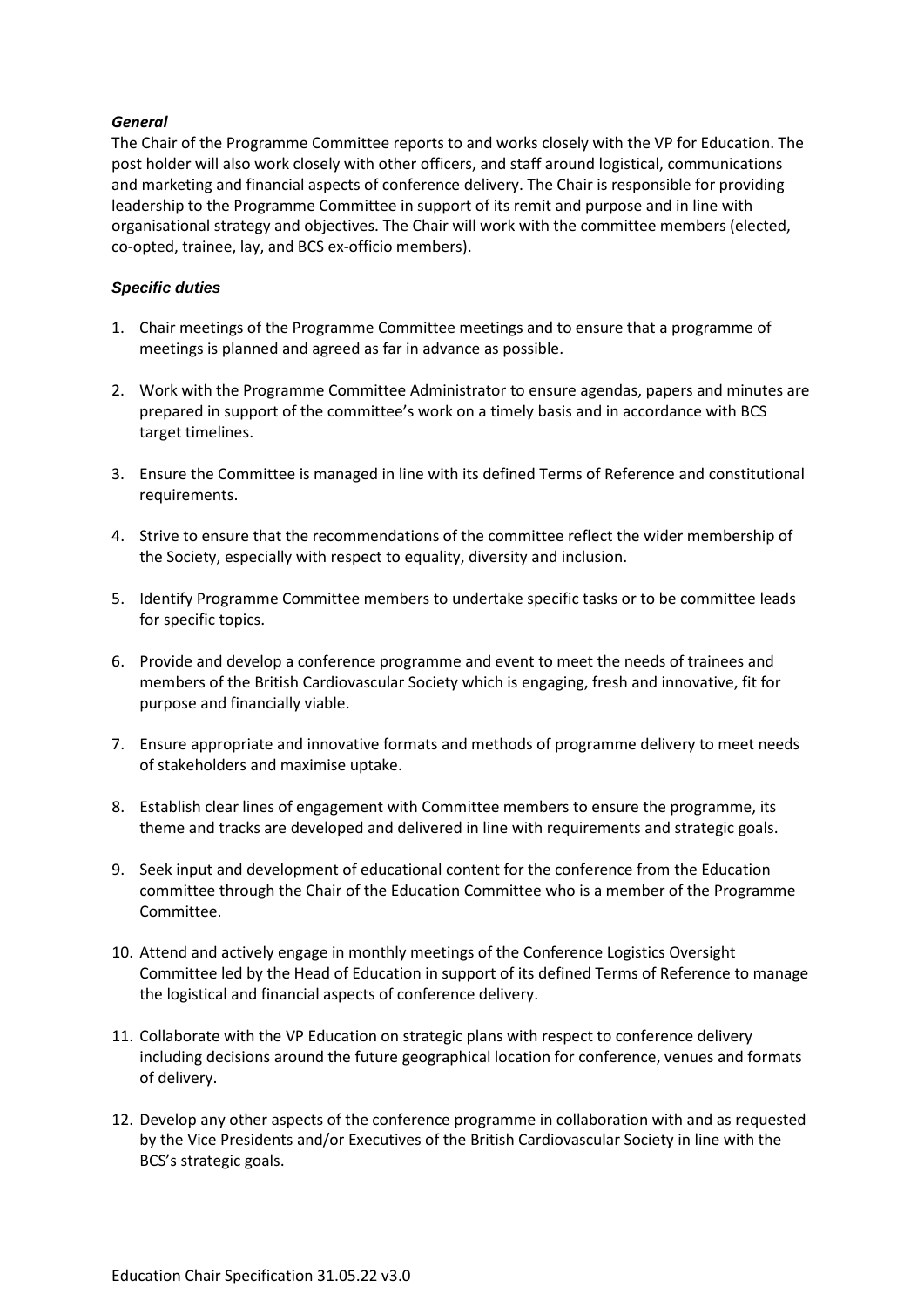- 13. Work closely with the Education staff team and in partnership to support conference delivery and in setting and working within agreed budgets. Provide clinical leadership to the programme of work required to secure faculty, ensure the programme is ready in good time, that registration can open to required schedules, that courses are organized and all arrangements for delivery are in place for a successful conference.
- 14. Undertake iterative review of conference programmes, uptake, feedback, and budgets to inform proposals and recommendations for future conference programme strategy and plans.
- 15. Work collaboratively with the BCS Education, Communications and Digital staff team to develop and update conference content for the BCS website and promotional/marketing purposes.
- 16. Encourage interaction between the Society and its members in all aspects of the conference programme.
- 17. Provide reports to the VP Education and presentations for the Board of Trustees of the British Cardiovascular Society through the Division of Education on conference programme delivery and proposed plans.
- 18. Contribute to the development of the Education division strategic plans and subsequent implementation.
- 19. Contribute to annual reports, AGM and other publications as required.
- 20. Provide support and input to the VP Education on matters relating to Academy activities as required and in respect to the development of materials for the Digital Knowledge Hub or for international promotion and marketing purposes.
- 21. Act as spokesperson for the Programme Committee when required to do so.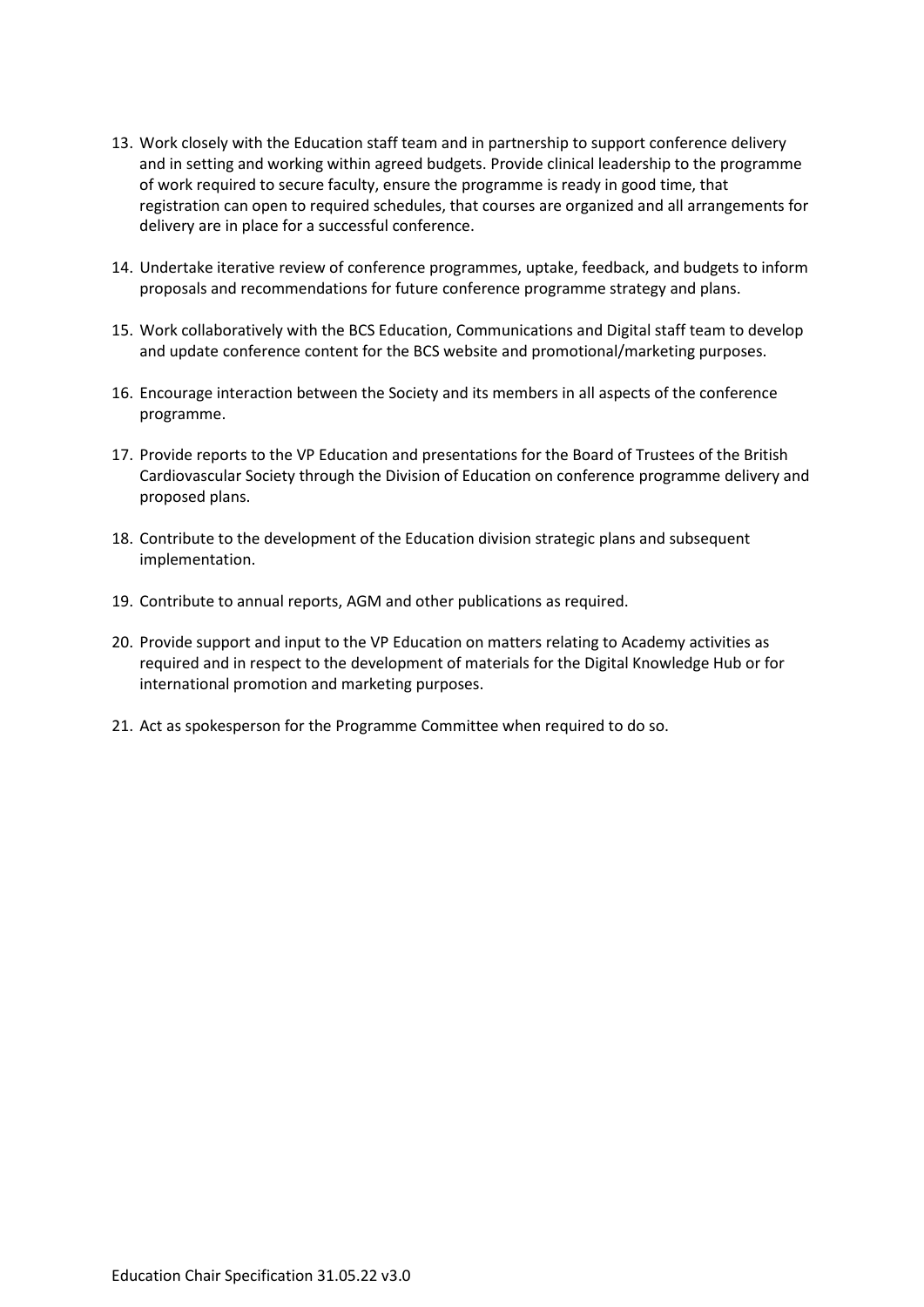# *Person Specification*

| Attribute or Skill                   | Essential                                                                                                                                                                                                                                                                                                                                                                                                                                                                                                     | Desirable                                                                                                                                                                                                                              |
|--------------------------------------|---------------------------------------------------------------------------------------------------------------------------------------------------------------------------------------------------------------------------------------------------------------------------------------------------------------------------------------------------------------------------------------------------------------------------------------------------------------------------------------------------------------|----------------------------------------------------------------------------------------------------------------------------------------------------------------------------------------------------------------------------------------|
| Specialist Expertise in<br>Education | Thorough knowledge of the<br>current medical training<br>environment, at both core and<br>specialist levels.<br>Experience at a high level of<br>administration/management of<br>education.                                                                                                                                                                                                                                                                                                                   | Similar related experience to<br>the role of Chair.                                                                                                                                                                                    |
| Appropriate skills                   | Previous experience in /<br>membership of BCS Programme<br>Committee<br>Demonstrable leadership<br>qualities.<br>Ability to work well in a team<br>and communicate effectively.<br>Evidence of commitment to the<br>NHS.<br>Effective clear verbal and written<br>communication skills.<br>Good knowledge of the Equality<br>and Diversity principles<br>contained in the Equality Act<br>2010 and how they apply to<br>medical education.<br>To have completed a formal<br>course in Equality and Diversity. | Successful committee chair.<br>Evidence of the use of<br>initiative.<br>Good IT skills (appropriate use<br>of email, word, spreadsheets,<br>version control etc)<br>To have completed a formal<br>course in Equality and<br>Diversity. |
| <b>Education Expertise</b>           | Demonstrable commitment to<br>the development of specialist<br>training.                                                                                                                                                                                                                                                                                                                                                                                                                                      | Evidence of professional<br>development in education e.g.<br>courses / qualifications.<br>Contribution to developments<br>in organisation / delivery of<br>education.                                                                  |
| Clinical Expertise                   | To be in good standing with<br>employer and GMC.                                                                                                                                                                                                                                                                                                                                                                                                                                                              | Achievement and additional<br>contributions to specialty                                                                                                                                                                               |
| Specialist Representation            | To be a Member of the BCS.                                                                                                                                                                                                                                                                                                                                                                                                                                                                                    |                                                                                                                                                                                                                                        |

Roles and responsibilities set out in this document will be reviewed every 3 years